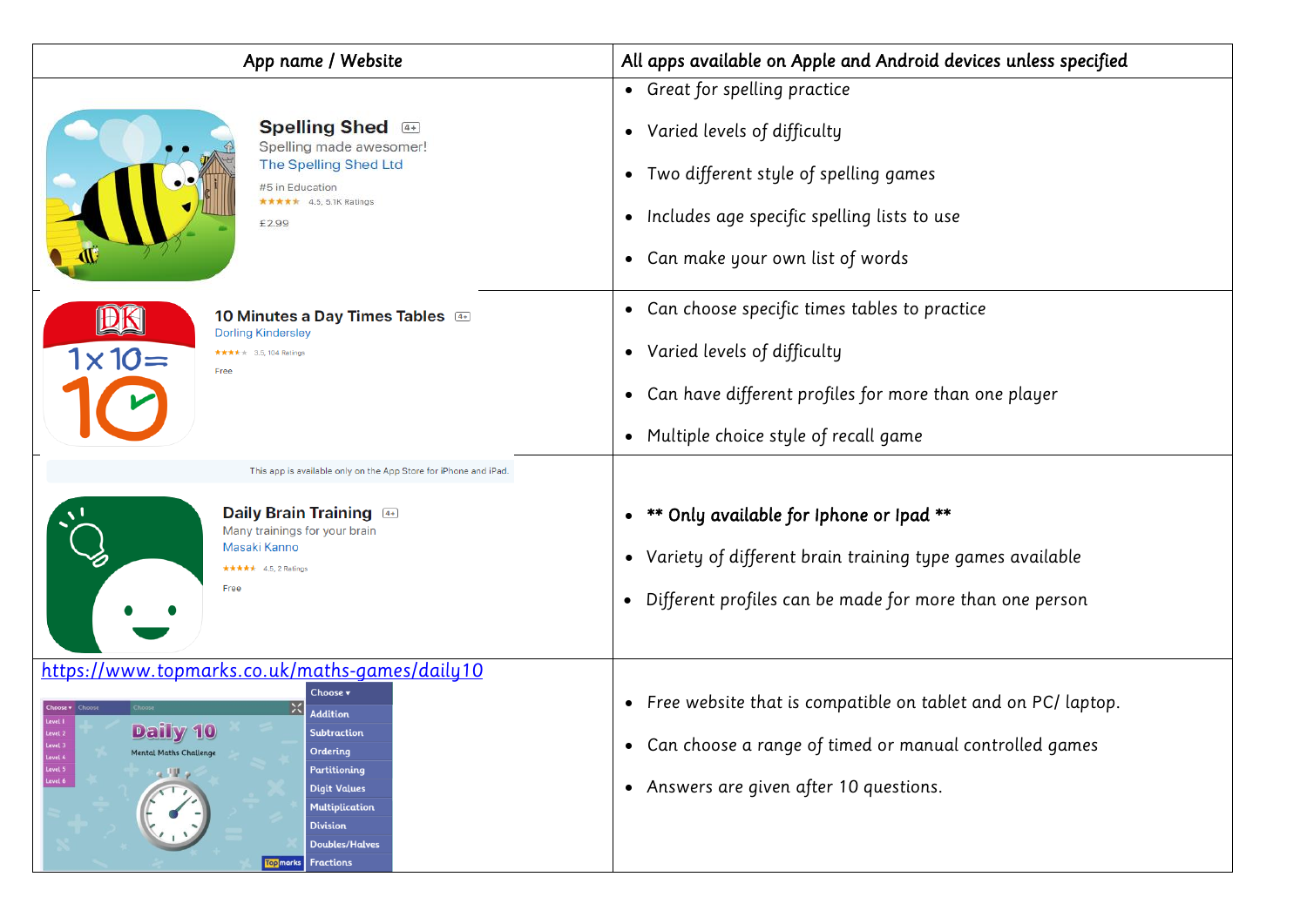| https://www.topmarks.co.uk/maths-games/hit-the-button<br>$5 \times 2$<br>×<br>Square<br>Numbers<br>15<br>63<br>[66]<br>16<br><b>Division</b><br>Facts<br>80<br>100<br><b>Times</b><br>Tables<br><b>Doubles</b><br>Times Tables up to 12<br><b>Timer: 0:57</b><br>Score: 0/0<br><b>Top</b> mo | • Free website that is compatible on tablet and on PC/ laptop.<br>One minute games to match multiplication, division and number bonds<br>$\bullet$<br>facts.<br>Range of specific times tables to choose<br>$\bullet$ |
|----------------------------------------------------------------------------------------------------------------------------------------------------------------------------------------------------------------------------------------------------------------------------------------------|-----------------------------------------------------------------------------------------------------------------------------------------------------------------------------------------------------------------------|
| http://happysoft.org.uk/countdown/wordgame.php<br><b>Word Game</b><br>Manual Entry<br>Clear Solve                                                                                                                                                                                            | • Free website that is compatible on tablet and on PC/ laptop.<br>Countdown style word and numbers game<br>$\bullet$<br>Multiplayer game with no time limit<br>$\bullet$<br>Can choose your own letters<br>$\bullet$  |
| https://www.phonicsbloom.com/uk/game/suffix-factory-set-<br>$1?phase=6#$<br><b>Suffix Factory (Set 1)</b><br>$\mathbf \Omega$<br>drop final e<br>add<br>'er'<br>Follow @PhonicsBloom                                                                                                         | Free website that is compatible on tablet and on PC/ laptop.<br>$\bullet$<br>Phonics game to apply suffix rules to root words<br>$\bullet$                                                                            |